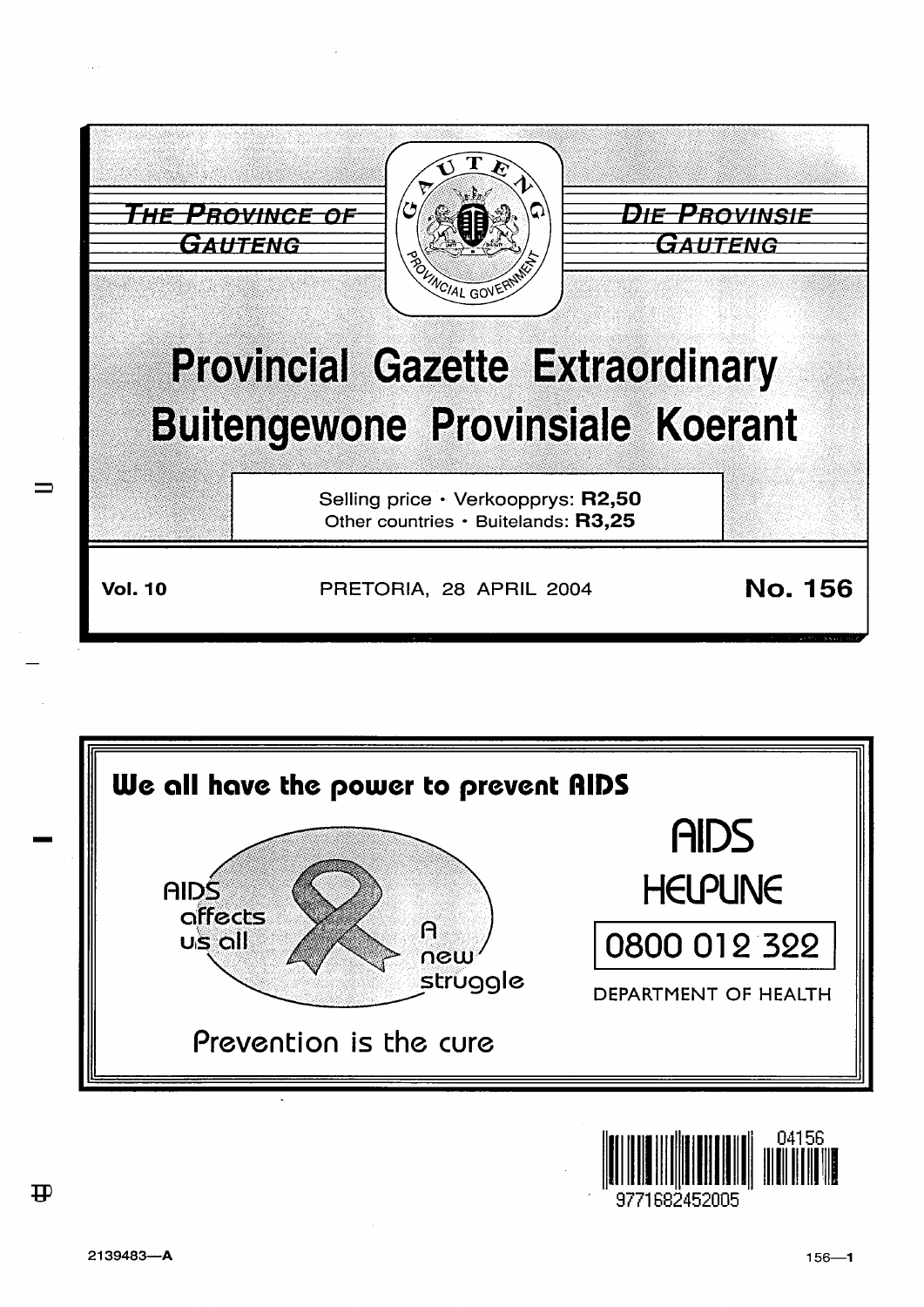$\bar{\beta}$ 

No.

## **CONTENTS • INHOUD**

*Page Gazette*  No. No.

## **LOCAL AUTHORITY NOTICES**

 $\mathcal{L}$ 

| 710 Town-planning and Townships Ordinance (15/1986): Ekurhuleni Metropolitan Municipality: Declaration as an |     |
|--------------------------------------------------------------------------------------------------------------|-----|
|                                                                                                              | 156 |
|                                                                                                              | 156 |
|                                                                                                              |     |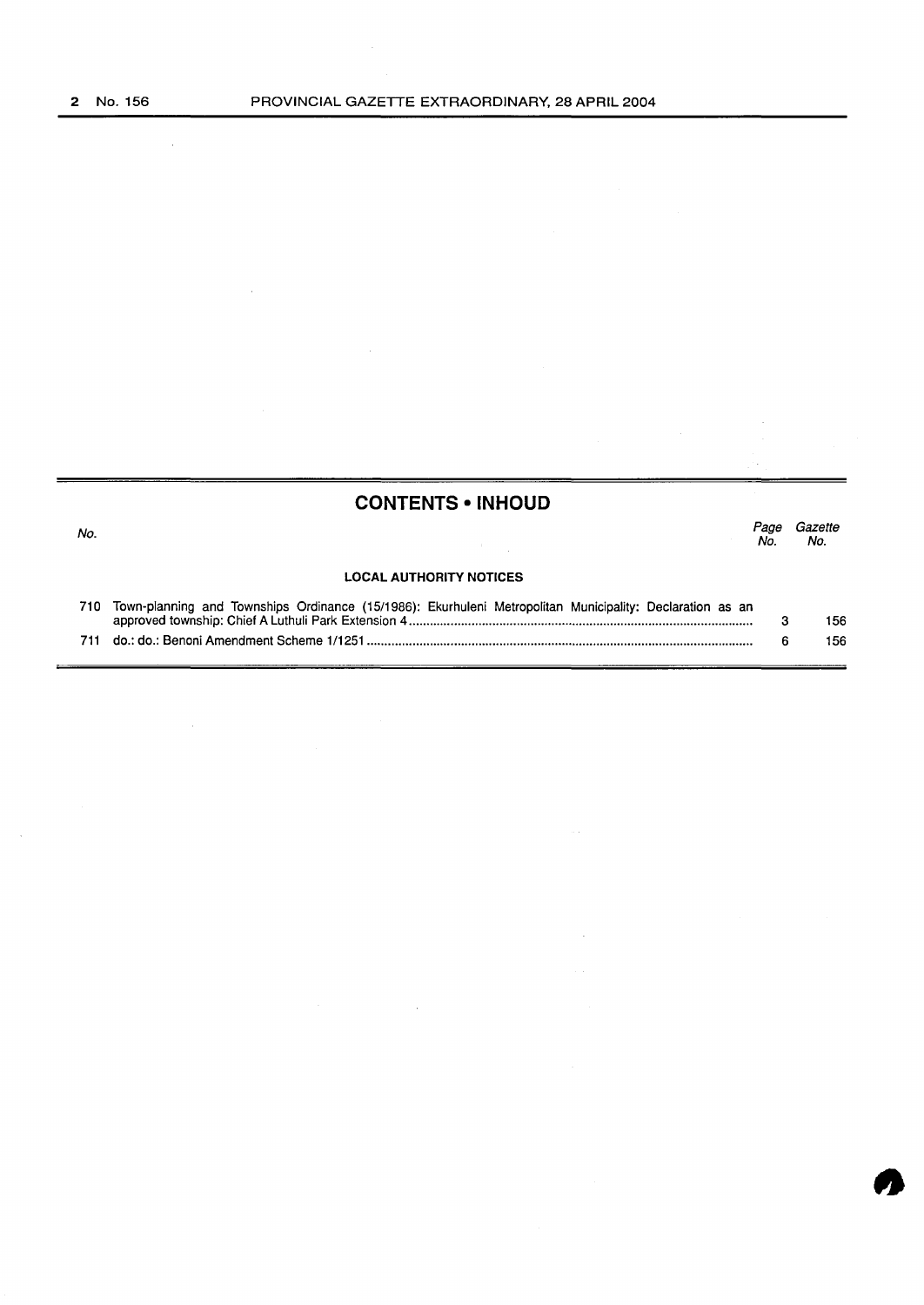# LOCAL AUTHORITY NOTICES

### LOCAL AUTHORITY NOTICE 710

## EKURHULENI METROPOLITAN MUNICIPALITY (BENONI CUSTOMER CARE CENTRE) DECLARATION AS AN APPROVED TOWNSHIP

In terms of section 103(1) of the Town-planning and Townships Ordinance, 1986 (Ordinance No. 15 of 1986), the Ekurhuleni Metropolitan Municipality (Benoni Customer Care Centre) hereby declares Chief A Luthuli Park Extension 4 to be an approved township, subject to the conditions set out in the Schedule hereto.

#### **SCHEDULE**

STATEMENT OF THE CONDITIONS UNDER WHICH THE APPLICATION MADE BY DUNSWART UTILITY COMPANY (REGISTRATION NUMBER 2002/001327/08) (HEREINAFTER REFERRED TO AS THE APPLICANT OR TOWNSHIP OWNER) UNDER THE PROVISIONS OF CHAPTER Ill, PART C OF THE TOWN-PLANNING AND TOWNSHIPS ORDINANCE, 1986 (ORDINANCE 15 OF 1986), FOR PERMISSION TO ESTABLISH A TOWNSHIP ON PORTION 97 (A PORTION OF PORTION 28) OF THE FARM MODDERFONTEIN 76 IR, GAUTENG PROVINCE, HAS BEEN GRANTED

#### A. CONDITIONS OF ESTABLISHMENT

(1) NAME

The name of the township shall be Chief A Luthuli Park Extension 4.

(2) DESIGN

The township shall consist of erven and streets, as indicated on the General Plan S.G. No. 3937/2003.

(3) DISPOSAL OF EXISTING CONDITIONS OF TITLE

All erven shall be made subject to existing conditions and servitudes, if any, including the reservation of rights to minerals, but excluding:

- (a) The following conditions and servitudes in Deed of Transfer T1 06056/02, which do not affect the township due to the geographical location thereof :
	- (i) Condition 1 (e) on page 3

Pertaining to a servitude in favour of Gaskor vide Notarial Deed K2884/1986 S.

 $(ii)$  Condition 1 $(f)$  on page 3

Pertaining to a servitude in favour of Rand Water Board vide Notarial Deed K2372/1988 S.

 $(iii)$  Condition  $1(q)$  on page 3

Pertaining to a municipal servitude in favour of the Local Authority vide Notarial Deed K1770/90 S.

(iv) Condition 3 on page 4

Pertaining to a servitude in favour of the Local Authority vide Notarial Deed K5894/2001 S.

- (b) . Condition 2(a) on pages 3 and 4 of Deed of Transfer T1 06056/02 which affects Erven 2440, 2441, 2445, 2448, 2449, 2451, 2452, 2454, 2455, 2458-2463, 2466 and 2467 in the township only.
- {c) Condition 2(b) on page 4 of Deed of Transfer T1 06056/02 which affects Erf 2920 in the township only.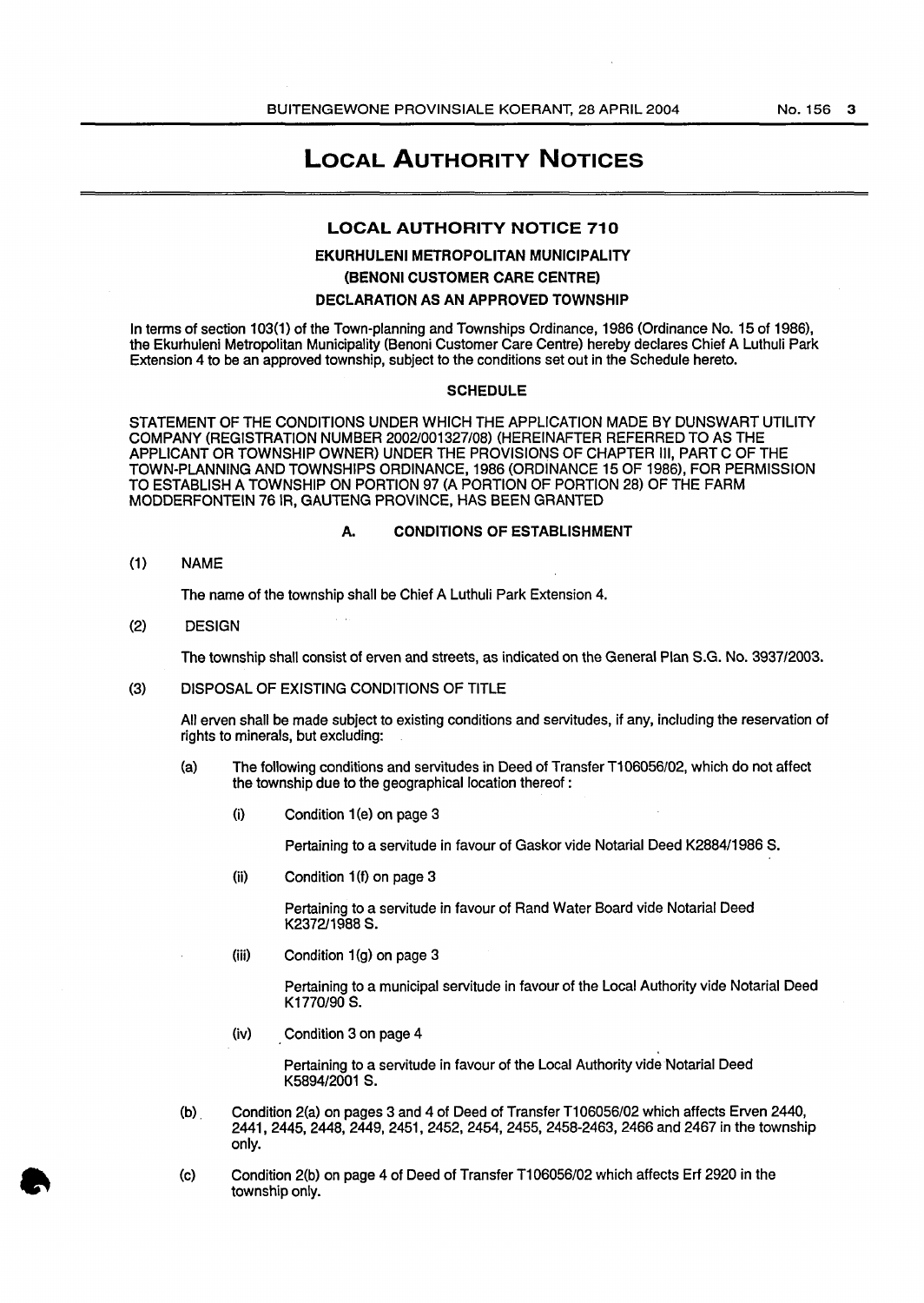(d) The pipeline servitude vide Notarial Deed of Servitude K5049/02 S as appears on an endorsement on page 6 of Deed of Transfer T1 06056/02, which affect Erven 2497 up to and including 2511, 2695 up to and including 2697 in the township only.

#### (4) STORM-WATER DRAINAGE AND STREET CONSTRUCTION

- (a) The township owner shall, on request by the Local Authority, submit for his approval a detailed scheme complete with plans, sections and specifications, prepared by a professional Engineer, who shall be a member of the South African Association of Consulting Engineers or SABTACO, for the collection and disposal of storm-water throughout the township by means of properly constructed works and for the construction, surfacing, kerbing and channelling of the streets therein together with the provision of such retaining walls as may be considered necessary by the Local Authority. Furthermore, the scheme shall indicate the route and gradient by which each erf gains access to the street on which it abuts.
- (b) The township owner shall, when required to do so by the Local Authority, carry out the approved scheme at his/her own expense on behalf of and to the satisfaction of the Local Authority under the supervision of the appointed Professional Engineer and shall, for this purpose, provide financial guarantees to the Local Authority as determined by it.
- (c) The township owner shall be responsible for the maintenance of the streets and storm-water drainage system to the satisfaction of the Local Authority until the streets and storm-water drainage system have been constructed as set out in sub-clause (b) above.
- (d) Should the township owner fail to comply with the provisions of (a), (b) and (c) hereof the Local Authority shall be entitled to do the work at the cost of the township owner.

## (5) OBLIGATIONS IN REGARD TO ESSENTIAL SERVICES

The township owner shall within such period as the Local Authority may determine, fulfil its obligations in respect of the provision of water, electricity and sanitary services and the installation of systems therefore, as previously agreed upon between the township owner and the Local Authority.

#### (6) ACCEPTANCE AND DISPOSAL OF STORM-WATER

The township owner shall arrange for the drainage of the township to fit in with that adjacent public roads, for all storm-water running off or being diverted from the roads to be received and disposed of.

## (7) SOIL CONDITIONS

(a) Proposals to overcome detrimental soil conditions to the satisfaction of the Local Authority shall be contained in all building plans submitted for approval and all buildings shall be erected in accordance with the precautionary measures accepted by the Local Authority.

#### B. CONDITIONS OF TITLE

- (1) All erven shall be subject to the following conditions imposed by the Local Authority in terms of the provisions of the Town-planning and Townships Ordinance, 15 of 1986:
	- (a) The erf is subject to a servitude, 1m wide, in favour of the Local Authority, for sewerage and other municipal purposes, along any two boundaries other than a street boundary and in the case of a panhandle erf, an additional servitude for municipal purposes, 1m wide, across the access portion of the erf if and when required by the Local Authority: Provided that the Local Authority may dispense with any such servitude.
	- (b) No building or other structure shall be erected within the aforesaid servitude area and no largerooted trees shall be planted within the area of such servitude or within 2m thereof.
	- (c) The Local Authority shall be entitled to deposit temporarily on the land adjoining the aforesaid servitude such material as may be excavated by it during the course of the construction, maintenance or removal of such sewerage mains and other works as it, in its discretion, may deem necessary and shall further be entitled to reasonable access to the said land for the aforesaid purpose subject to any damage done during the process of the construction,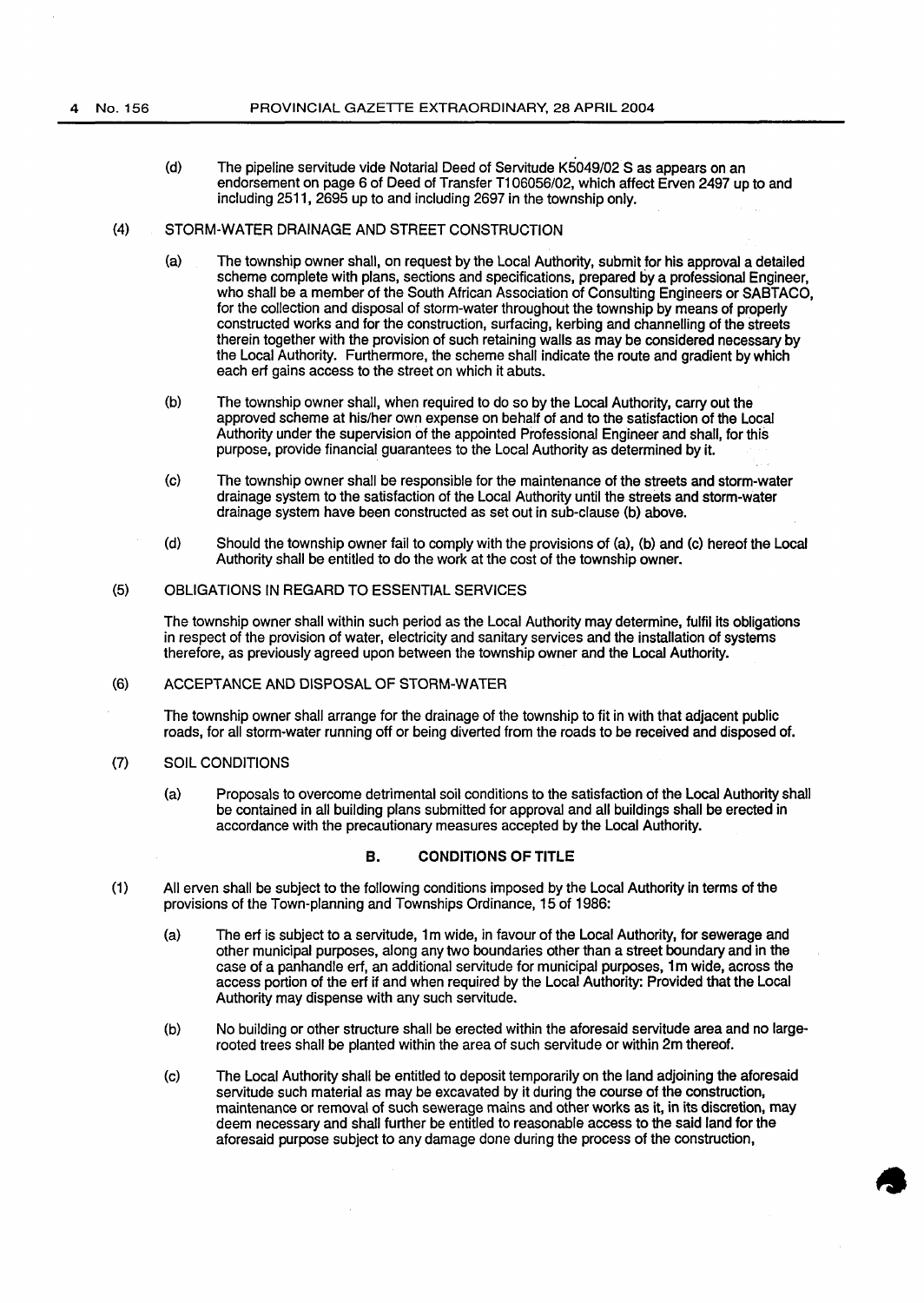maintenance or removal of such sewerage mains or other works being made good by the Local Authority.

- (2) All erven shall be made subject to the servitudes shown on the General Plan.
- (3) Erf 1514

 $\mathcal{O}_{\mathcal{A}}$  $\ddot{\phantom{a}}$ 

 $\sim 0.72$ ي جي.

K.

 $\frac{1}{2}$  .  $\frac{1}{2}$  (  $\frac{1}{2}$  ).

I"

.The erf is subject to an electrical substation servitude in favour of the Local Authority, as indicated on · the General Plan.

(4) Erven 1804, 1807, 1810, 1814, 1817, 1821, 1541, 1566, 2052,2061,2416,2417, 2457, 2695, 2668, 2510, 2507, 2545,2556 and 1682.

The erf is subject to storm-water servitude, 2 meters wide, in favour of the Local Authority, as indicated on the General Plan.

P M Maseko, City Manager, Ekurhuleni Metropolitan Municipality, 2<sup>nd</sup> Floor, Head Office Building, corner Cross and Rose Streets, Germiston, Private Bag X1069, Germiston, 1400 Date : 28 April 2004 Notice No. 112/2004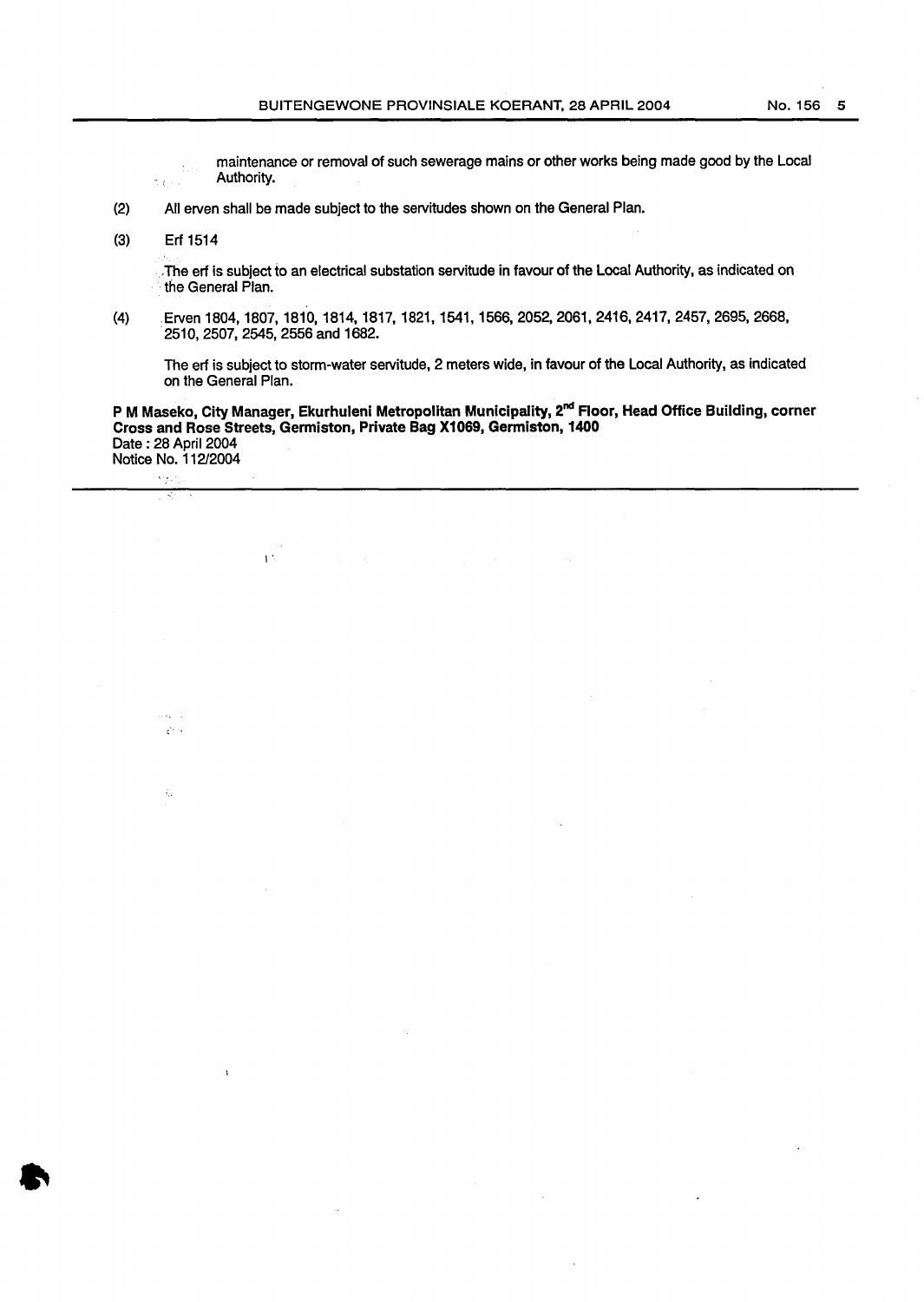## LOCAL AUTHORITY NOTICE 711 EKURHULENI METROPOLITAN MUNICIPALITY (BENONI CUSTOMER CARE CENTRE)

#### NOTICE OF BENONI AMENDMENT SCHEME NO. 1/1251

The Ekurhuleni Metropolitan Municipality (Benoni Customer Care Centre) hereby, in terms of the provisions of section 125(1} of the Town-planning and Townships Ordinance, 1986, declares that it has approved an amendment scheme, being an amendment of Benoni Town-planning Scheme 1/1947, comprising the same land as included in the township of Chief A Luthuli Park Extension 4 Township, Benoni.

Map 3 and the scheme clauses of the amendment scheme are available for inspection at all reasonable times at the office of the Head of Department, Department Development Planning and Local Government, Gauteng Provincial Government, Johannesburg, as well as at the office of the Area Manager : Development Planning, Ekurhuleni Metropolitan Municipality (Benoni Customer Care Centre), Treasury Building, Elston Avenue, Benoni.

This amendment is known as Benoni Amendment Scheme 1/1251 and shall come into operation on 28 April 2004.

PM Maseko, City Manager, Ekurhuleni Metropolitan Municipality, 2<sup>nd</sup> Floor, Head Office Building, corner Cross and Rose Streets, Private.Bag X1069, Germiston, 1400 28 April 2004 Notice No. 113/2004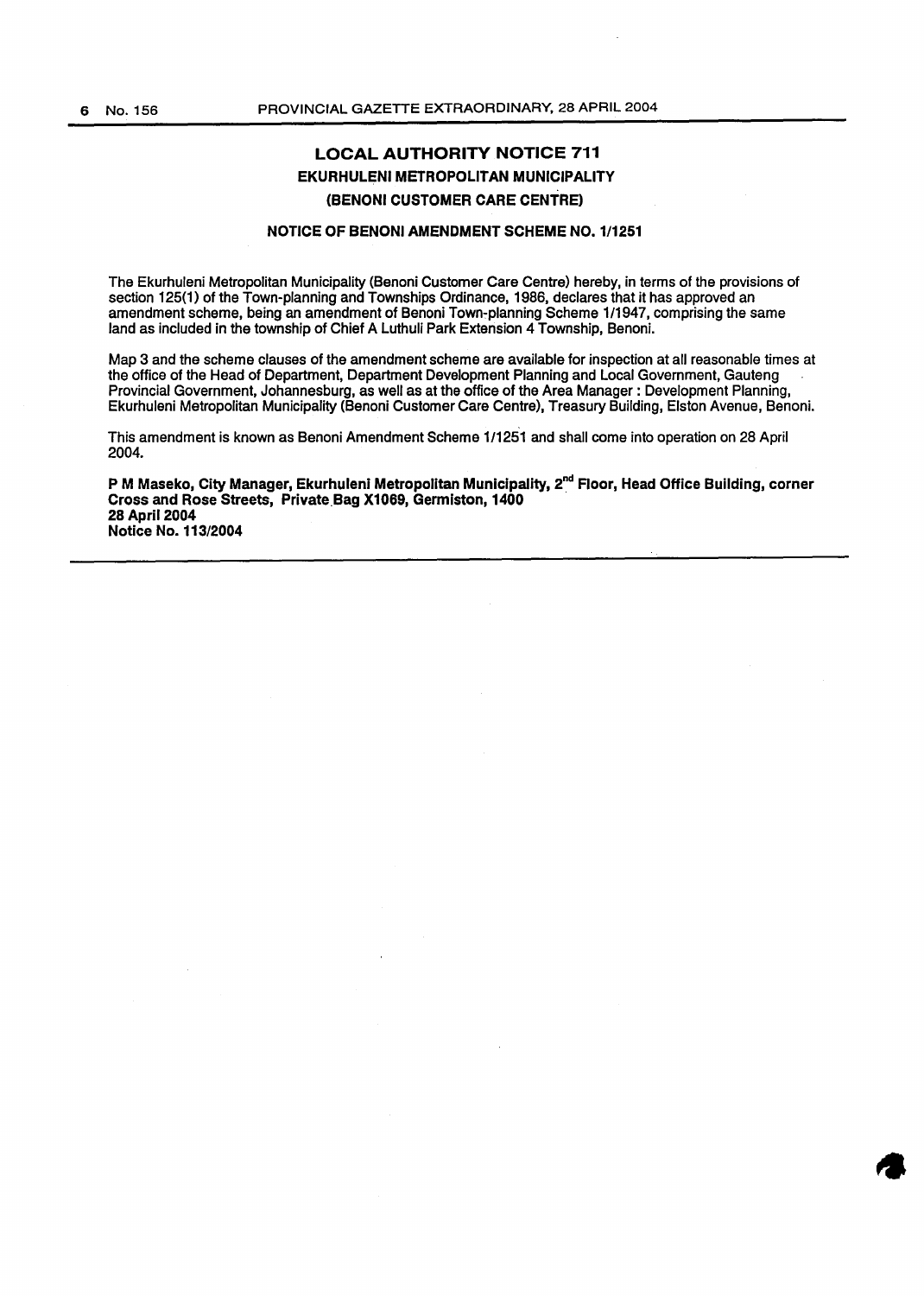**IMPORTANT NOTICE** The Gauteng Provincial Gazette Function will be transferred to the Government Printer in Pretoria as from 2nd January 2002 NEW PARTICULARS ARE AS FOLLOWS: Postal address: Private Bag X85 Government Printing\_ Works Pretoria 149 Bosman Street 0001 New contact persons: Awie van Zyl Tel.: (012) 334-4523 Mrs H. Wolmarans Tel.: (012) 334-4591 Fax number: (012) 323-8805 E-mail address: awvanzyl@print.pwv.gov.za Contact persons for subscribers:

Mrs S. M. Milanzi Tel.: (012) 334-4734 Mrs J. Wehmeyer Tel.: (012) 334-4753 Fax.: (012) 323-9574

This phase-in period is to commence from **November 2001** (suggest date of advert) and notice comes into operation as from 2 January 2002.

Subscribers and all other stakeholders are advised to send their advertisements directly to the Government Printing Works, two weeks before the 2nd January 2002.

> In future, adverts have to be paid in advance before being published in the Gazette.

HENNIE MALAN Director: Financial Management Office of the Premier (Gauteng)

Physical address:

Pretoria